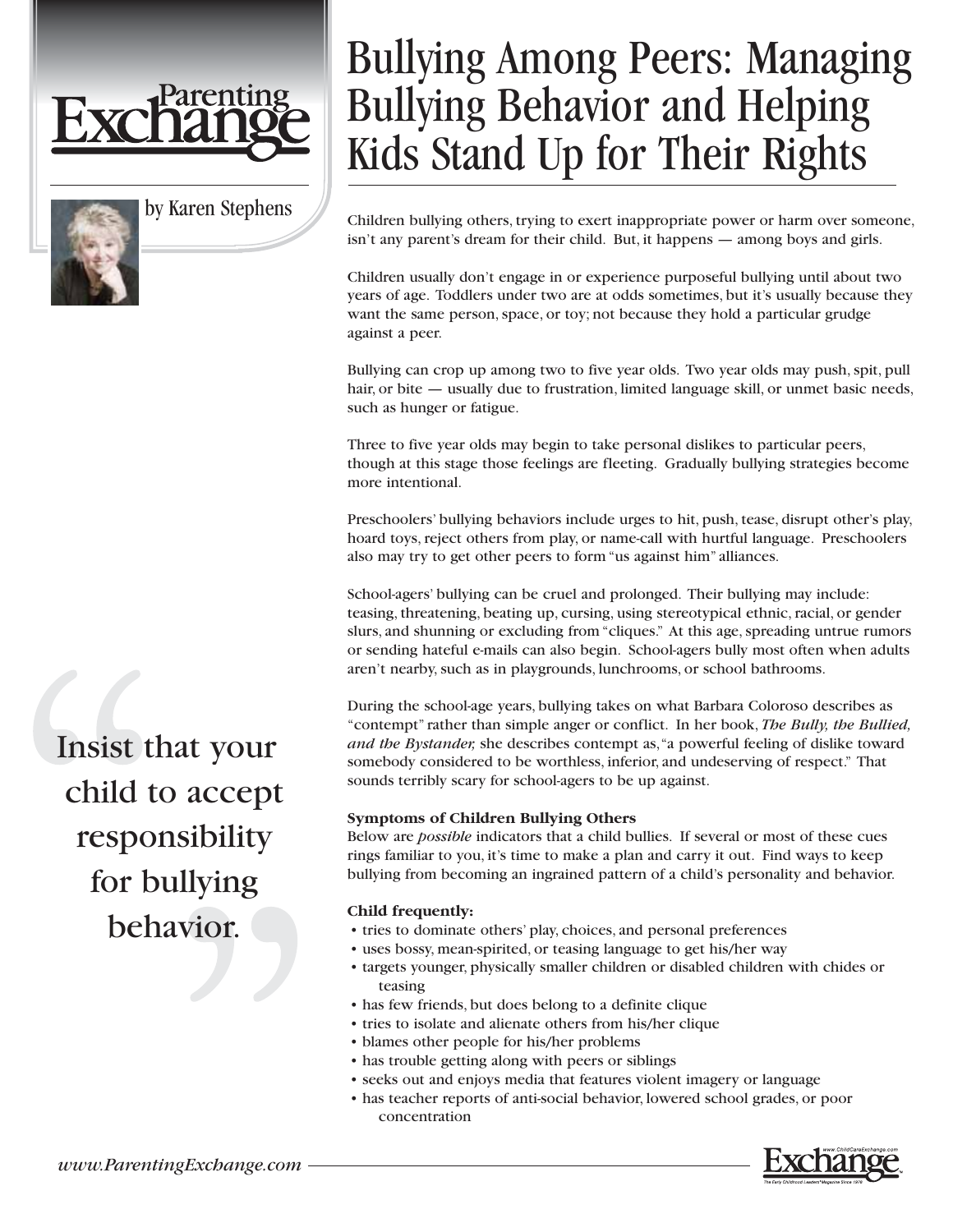- has poor self esteem, but tries to cover it up with bravado
- witnesses domestic or neighborhood aggression and violence.

#### **If a Child Bullies — Nip Bullying Behaviors in the Bud**

Bullying isn't just hard for a victim; the conditions that cause bullying are hard, too. It's just harder to see a bully's internal struggles, such as a sense of inadequacy, because they cover it with a superior attitude. Bullying can be a child's cry for help. Frequently family disputes or neighborhood violence contributes to bullying.And sometimes children just pass along the bullying they receive from older siblings. Whatever the root cause, if you observe or are told your child bullies, there are steps for limiting the behavior. The following are some suggestions.

*Protect your child from violent imagery and experiences.* Don't encourage aggression. If domestic violence takes place in your home, stop it and get professional help from police and counselors. Don't view violent television shows or movies. Limit violent imagery in toys, music, computer games, and electronic devices as well.

*Build self esteem and sense of self-worth*. Focus on your child's strengths and reinforce them. Affirm that your child is special to you, but others' rights are important, too.

*Nurture positive social skills.* From the preschool years on, encourage peer play and interactions so friendships develop. Give children chances to practice sharing, negotiating, cooperating, working through conflict, and solving problems respectfully.

*Avoid labeling your child as a bully. Do* address specific behaviors he/she uses to bully, manipulate, and dominate. Remind your child to control aggressive impulses. Talk about bullying behavior being a choice; your child can choose to bully or not.

*Express your confidence that your child can choose not to bully.* When your child uses positive social skills, consistently express your admiration for the self-control it takes to resist bullying.

*Respect your child's personal rights and encourage him to respect others'*. Don't use physical, belittling, or humiliating discipline. If you want your child to be safe around others, practice it first at home. Use positive discipline. State that bullying is inappropriate and won't be tolerated. After setting limits, consistently enforce respectful, reasonable consequences when bullying occurs. Set the standard for respectful behavior and expect it to be met*.* Don't tolerate your child teasing, hitting, or name-calling someone.

*Expect children to use respectful language during conflict*. Help children learn alternative ways to solve differences rather than allowing mean-spirited arguments.

*Insist that your child to accept responsibility for bullying behavior*. If your child harms someone, explore ways to make amends. If an item is broken, expect your child to arrange for repair.

*Nurture your child's capacity for empathy and compassion for others*. Help your child take others' perspective and feelings into account. Acknowledge whenever children show tenderness or kindness. Children are less likely to bully if they understand the emotional pain they cause. Sometimes reading a book and discussing it can help children explore how others feel when bullied. At this column's end are books, listed by age groups, which can be used for discussion.

*Teach your child to speak out for others' rights if they witness bullying.* Children often bully for attention or to get approval. If witnesses just stand by, or worse — cheer on bullying, they become part of the problem. When others are bullied, teach your child to tell an adult right away.

*Cooperate with child care or teaching staff to help your child avoid bullying.* Observe your child in those settings to understand interactions better. Ask professional staff for tips on responding; they have valuable insights.

Seek counseling for your child if bullying patterns continue despite your best efforts. If not avoided, bullying behaviors can mushroom into worse situations as children grow. It's better to provide children with

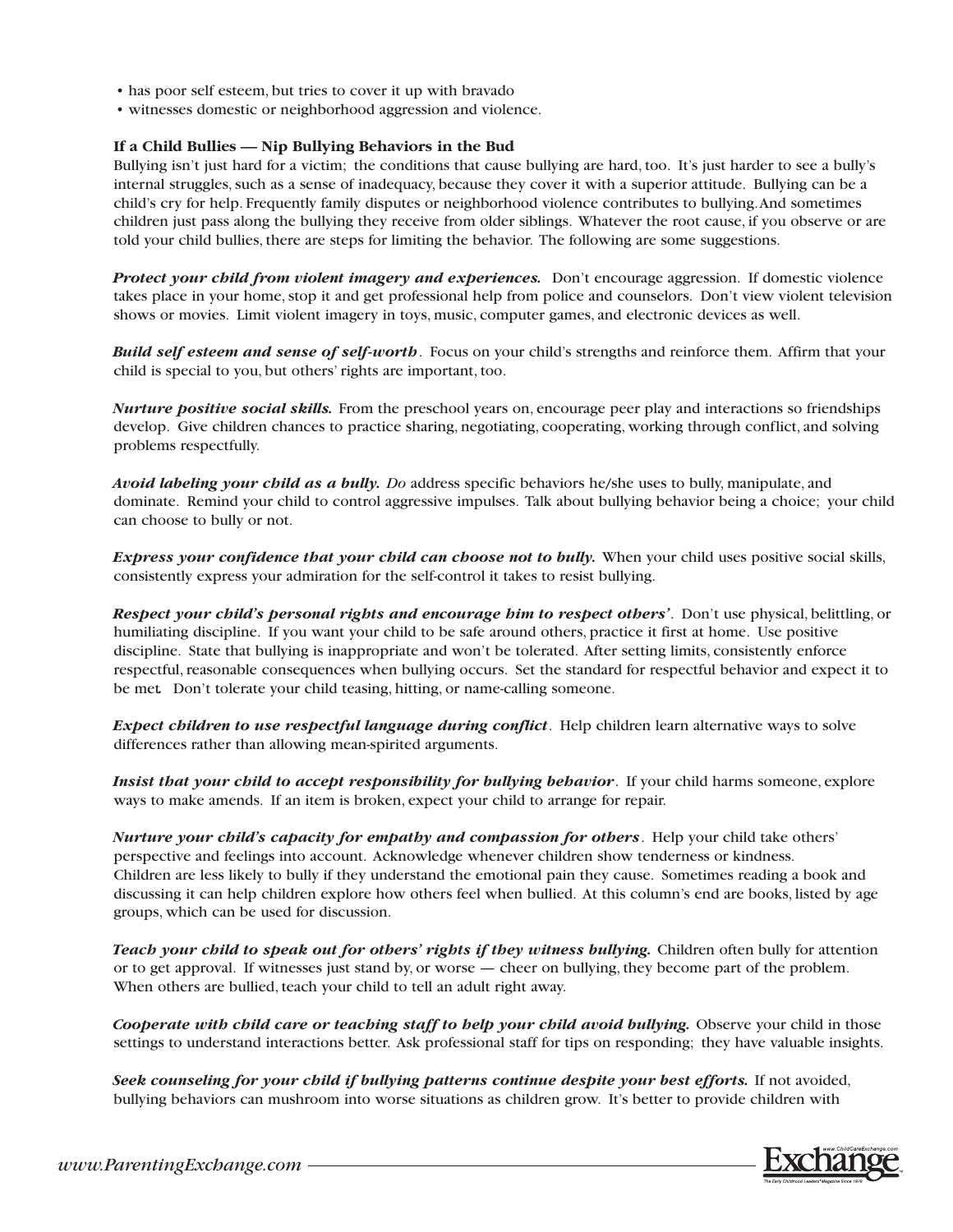professional support early. If unchecked, bullying often leads to other delinquent or criminal acts. Counseling can help guide your child down a brighter, more constructive path.

## **If Your Child Is a Target of Bullying**

Before you can resolve bullying, you have to know about it. But children don't always tell us when they are bullied. Sometimes they're too embarrassed or afraid of being a "tattle-tale." That requires parents to become "detectives," puzzling out small clues that ultimately reveal the real problem. Listed below are *possible* indicators of a bullied child. If several or most of these cues applies to your child, it's time to directly ask if they have bully troubles.

### **Child:**

- has frequent stress-related complaints such as headache, stomach ache, sleep problems, or loss of appetite
- doesn't want to go to child care or school and pretends to be ill to avoid child care or school
- is unusually withdrawn and distracted, especially just before or just after child care or school
- is uncharacteristically sad, anxious, or nervous
- resists riding in the carpool or school bus
- dislikes the playground, bathroom, or lunchroom at child care or school
- has lowered school grades or poor concentration
- has few friends
- has poor or reduced self esteem.

## **Bullying Prevention Tips**

Assertive, confident children with good self-esteem and self-respect repel bullying situations. Helping children acquire those characteristics helps kids protect themselves. Build self-confidence and social competence during early childhood and provide consistent support throughout childhood. The following are some ways to achieve that:

*Be a good role model.* Don't allow yourself to be bullied by a partner, spouse, neighbor, or boss.

*Respect children's personal rights and encourage siblings to do the same.* Use positive discipline to build children's self-respect. Don't tolerate siblings or cousins who tease, hit, or name-call each other.

*Help your child acquire assertive, confident body language. Those who bully often back down to resistance.* Even preschoolers can learn to keep eye contact with peers during conflict. Show school-agers how to walk confidently holding their back and shoulders upright. Maintaining calm composure by *not* running away or crying also takes power away from a bully.

*Coach your child in assertive communication skills.* Teaching a child to trade verbal insults or punches when bullied doesn't solve a problem. It's better to coach children — preschool age and older — on how to state their personal rights clearly, firmly, and respectfully.

During the preschool years, rather than solving conflict for children, adults can suggest ways children can stand up for themselves. For instance, instead of letting a child have a block grabbed away, an adult can support the child's rights by firmly and kindly stepping in to say, "You don't have to let her take your block. Look at her and tell her you don't like it. Ask for it back."

The adult's physical — and moral — presence usually motivates the aggressor to give back the block (albeit grudgingly).When the problem is resolved, thank both children for their cooperation.

School-agers also benefit from coaching. But unlike preschoolers, their coaching is done away from the conflict situation. Help school-agers "rehearse" ways to respond if bullied. For instance they can walk to a group of friends. Or they can simply walk away from bullying. Supply them with phrases like: "Stop it. I don't like that." "I don't want to talk to you now. Leave me alone." "Move away from me." "I don't like it when you push me; go away." "Those are my things, you can't have them." "I'm using this, you can have it next."

*Help your child understand the difference between "tattling" and asking an adult for help***.** Make sure your child knows that if his/her feelings or body is hurt, he/she should tell you or another adult right away. No child should feel guilty for reaching out for help.